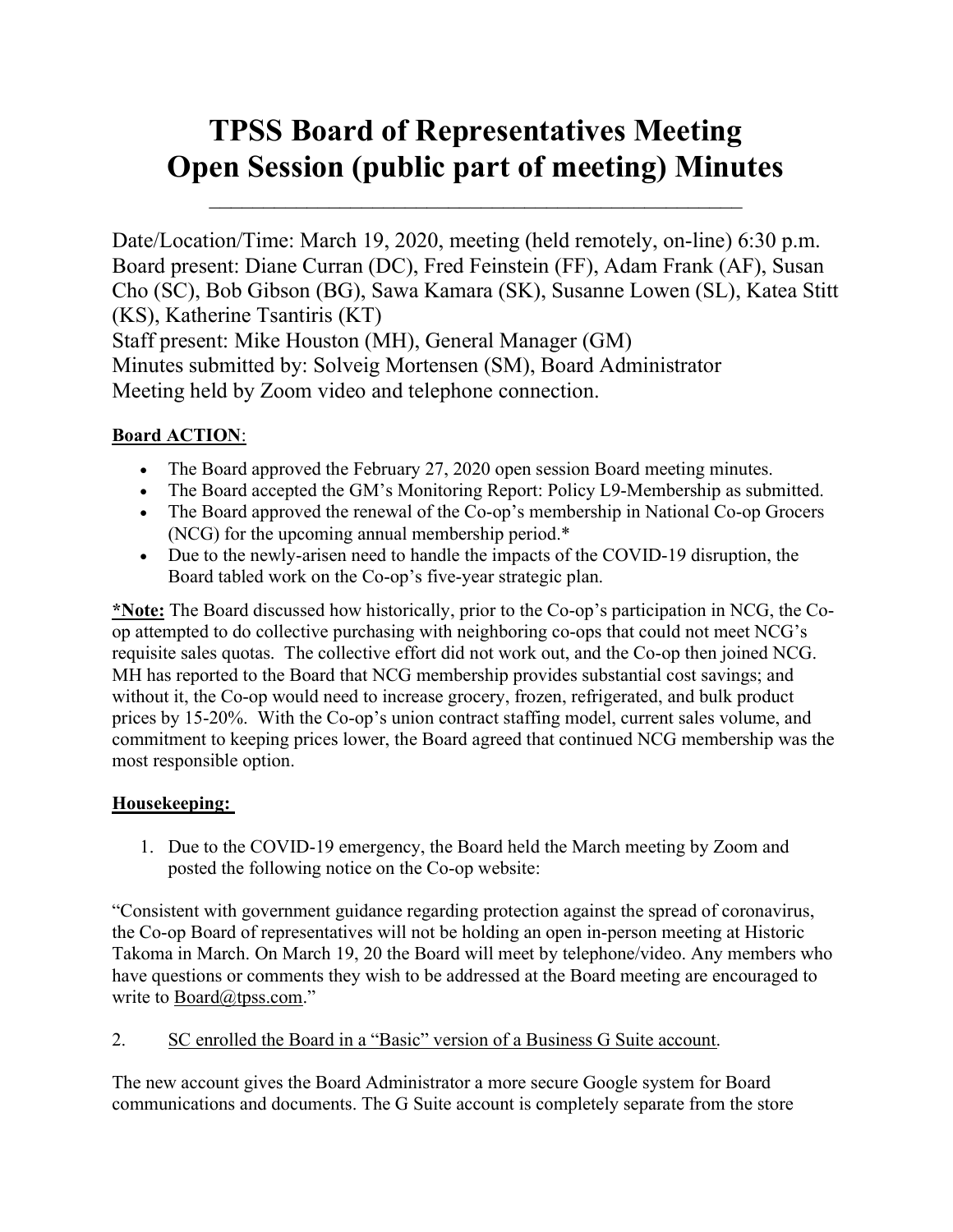operations account. It allows current and future Board members to track their own actions more accurately, and it reduces oversight from Google itself. The Board members agreed that once all members have access and know how to use it, all future Board communications will take place through the G Suite account.

Open Member Forum: No other Co-op members present.

## GM Report:

### Monthly GM Report, including response to COVID-19

MH reported the Co-op's taking the following steps in response to the COVID-19 pandemic:

- reducing hours
- hiring temporary staff, including many former restaurant workers, and paying them at an hourly rate and eventually providing them workman's compensation coverage
- scheduling more breaks for staff; with the increased activity and volume of sales, the average staff shift is more challenging than usual
- starting an employee's line of credit, so employees can purchase groceries without having to put money down
- ensuring that the Co-op remains stocked with cleaning supplies, such as paper towels, bleach, and other cleaners
- contingency planning for an employee PTO bank, so no one staff will have to exhaust all their PTO
- contingency planning for several tiers of staff succession for unexpected vacancies and for various operational functions--ordering, scheduling, and making payroll
- contingency planning for a scenario where there is a limit on the number of staff who can be present in the store, or staff become ill, or the Co-op needs to shut-down
- ensuring remote ways to access the Co-op's systems if staff cannot enter the physical store

MH shared that Co-op management and staff have had to make quick decisions in response to the COVID-19 concern, but that the staff and store are doing well. Staff are managing all the extra ordering and delivering; he expects ordering to begin stabilizing. MH projected giving a report on the recent buying and basket size increases in a couple of weeks.

In response to a question re: whether the Co-op is monitoring crowding in the store, MH shared that other stores practicing limited access are capping their capacity at fifty people, counting their employees. MH explained how if the Co-op limits in-store access, it would be at thirty-five people and additional people would wait outside. MH confirmed that a change in CDC and the Department of Health guidelines would trigger the Co-op's limiting access.

In response to a question re: the Co-op's taking measures similar to those taken during the furlough, MH stated that the Co-op has set-up a similar support for the staff. MH noted how in the case of the furlough the need was limited to government workers, who would receive back pay. In the present COVID-19 pandemic situation, the Co-op does not have the capacity to means-test lost work hours or project the time period people would need a credit.

In response to a question re: designating early morning shopping hours for senior and immunecompromised individuals, MH stated that this option was considered but rejected for the time being. MH explained how the beginning of the day is when the Co-op is less likely to have the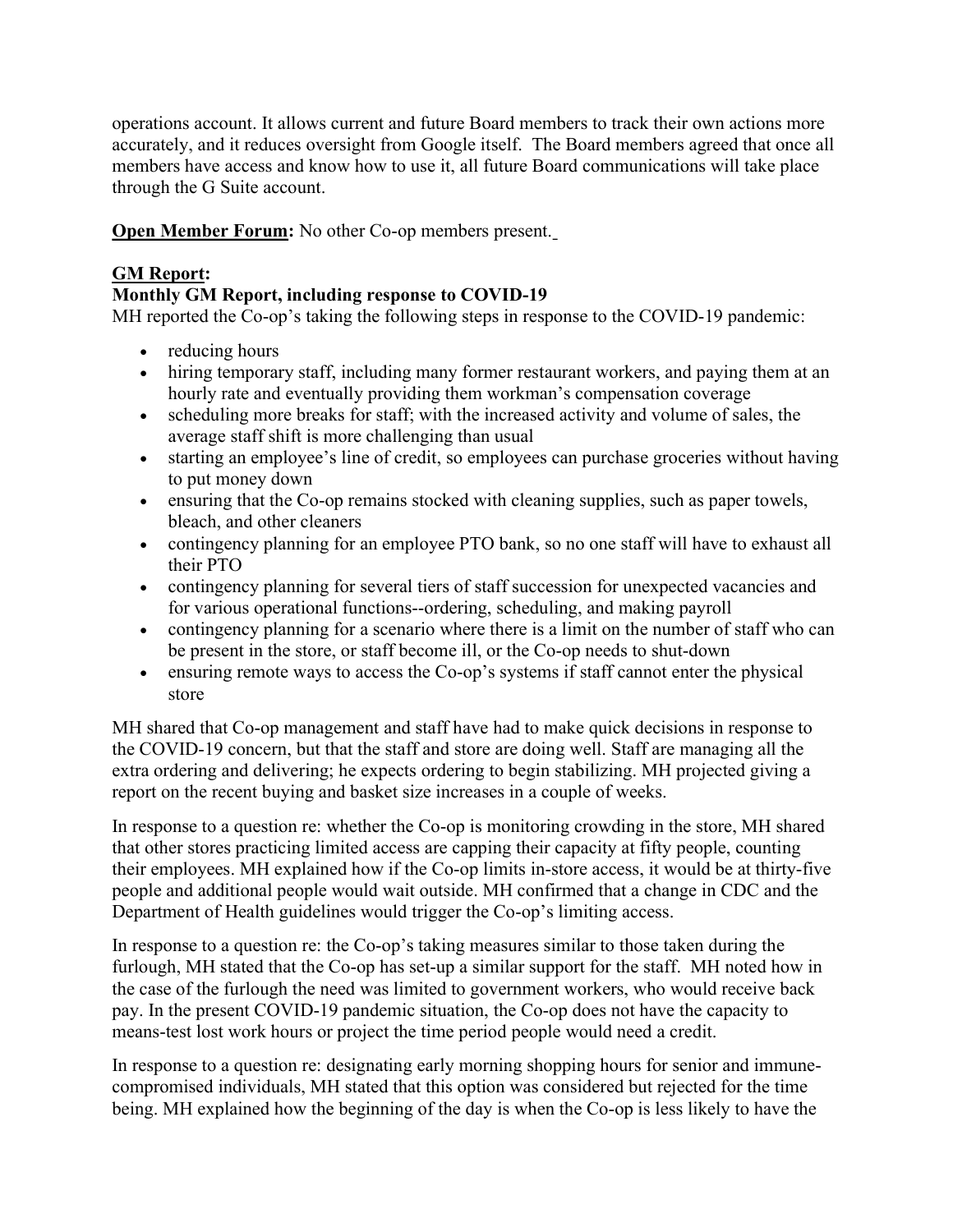most items in stock; how the practice of designated hours can give a false sense of security; and, how as a membership organization, the Co-op should remain available to all member-owners. MH noted the community guidance he has provided to encourage shoppers to limit, not their purchasing, but trips to the Co-op and to encourage shoppers to buy for neighbors, partners, kids, and vulnerable populations, so more people can stay home.

MH proposed the Board could give the Co-op support, by following the Columinate consultant's suggestion of asking other local co-op's what they are experiencing right now. The Board planned to follow up.

MH informed the Board that the City contacted him about using the parking lot on the east side of the Co-op as a temporary space for the Takoma Park Farmer's Market. The Farmer's Market was seeking a larger space to increase safety for shoppers during the COVID-19 threat. MH shared that the Co-op would support the Farmer's Market by giving them a certain space on the Lot, which would allow each vendor to use only one 10x10 tent and spread out. MH stated that the City was working with the Co-op to provide parking for Co-op staff across the street. Some parking spaces will also be left on the parking lot.

While the Board did not oppose hosting the Farmer's Market, Board members discussed concerns about risks and benefits of hosting the Farmer's Market. Concerns were raised that this venue may result in crowding and congregating and that outside vendors would need to be mindful of best practices, such as not providing samples. On the other hand, the Farmer's Market is a food source for the community, and provides resilience when large scale distribution systems become fragile. Outdoor grocery shopping may also alleviate some of the COVID-19 risks. The Co-op may find that it will move some products outside as well. MH planned to share the Board's concerns and questions with the City and the Old Town Business Association.

MH stated that he met with Janet Rumble, Interim Executive Director of Crossroads, and Crossroads consultant Christy Balch. They continue to collaborate on a pilot program which would double reimbursements to users of Supplemental Nutrition Assistance Program (SNAP) for fresh fruits and vegetables. The program is known as "GusNIP."

L-9, Membership: The Board approved the GM's monitoring report of policy L9 as submitted.

#### Board Business:

Five-year Planning Process: MH reported that the Co-op's response to COVID-19 is now his primary focus and is quite time-consuming. Currently, MH and staff do not have enough time to work on the five year strategic planning process or to evaluate the shopper survey data. The Board agreed to table the five-year plan. The Board offered to provide help in reviewing the results of the shopper survey.

MH confirmed the final tally of submitted surveys to be 1,059, an excellent level of participation.

#### Committee updates:

Membership and Community Affairs Committee (MCAC): FF reported that the MCAC met, confirmed their committee chair (FF), and reviewed the type of tasks the Publicity Committee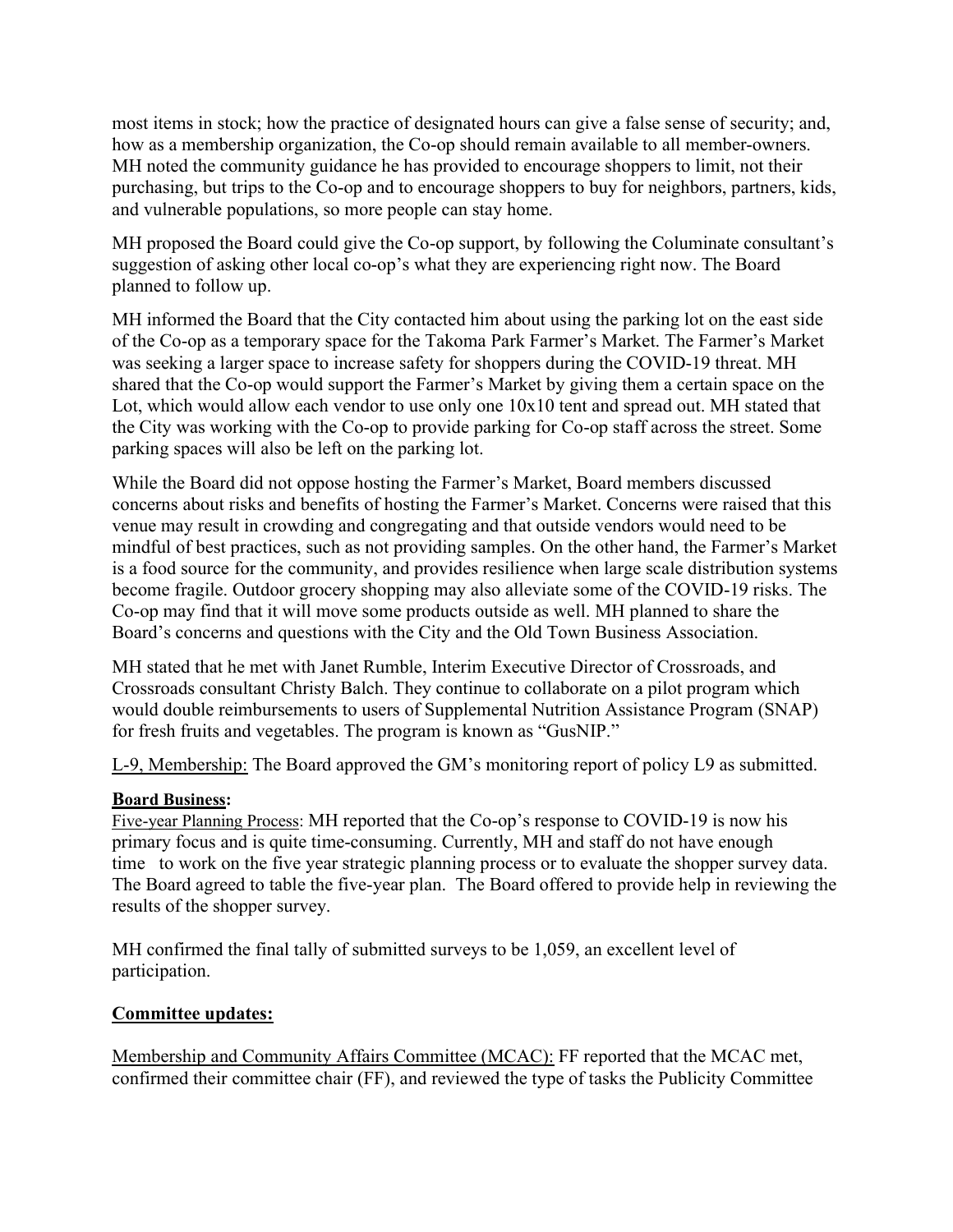would do. FF and MH noted that the Co-op's Earth Day is cancelled and the Co-op's Thursday night events are on hold.

FF reported that on May 7<sup>th</sup>, the Co-op's Community Engagement Manager Leandra, SK, and BG will be attending a training to learn to train-the-trainers of SNAP outreach, *i.e.*, learning how to train the people who will provide information about SNAP benefits to communities.

FF also shared that SK, Leandra, and Roxanne continue to partner with Kokua foods to provide food distribution to food-insecure families. They pick up food from different restaurants and take it to local families. SK has also started her own food distribution process in Montgomery County through the non-profit Small Things Matter.

Policy Committee: The Policy Committee had no updates at this time.

Nomination Committee: FF shared that the Committee met, SK is continuing to work on their charter, they are discussing creating a timeline so their notices go out earlier, and they are creating a topical calendar too.

7:50 pm meeting adjourned

#### Board Representatives' Committee Memberships:

Membership and Community Affairs Committee: FF, SK, BG, DC (FF Chair) Audit and Finance Committee: AF, SC, BG, KT (AF Chair) Personnel Committee: DC, SK, KS (DC Chair) Policy Committee: SC, AF, KT (SC Chair) Nominations Committee: SK, FF (SK Chair) Junction Committee: FF, SK, KS (FF Chair) Expansion Committee: AF, SC, SL (AF Chair) Board Development Committee: DC, AF (chair position shared)

#### Term 2019-2020 Meeting Attendance:

|           | Dec    | Jan    | Feb    |
|-----------|--------|--------|--------|
| Cho       | $\ast$ | *      | $\ast$ |
| Curran    | *      | Ex     | $\ast$ |
| Feinstein | $\ast$ | $\ast$ | Ex     |
| Frank     | Ex     | $\ast$ | $\ast$ |
| Gibson    | $\ast$ | $\ast$ | $\ast$ |
| Kamara    | $\ast$ | $\ast$ | $\ast$ |
| Lowen     | *      | $\ast$ | Ex     |
| Stitt     | *      | Ex     | Ex     |